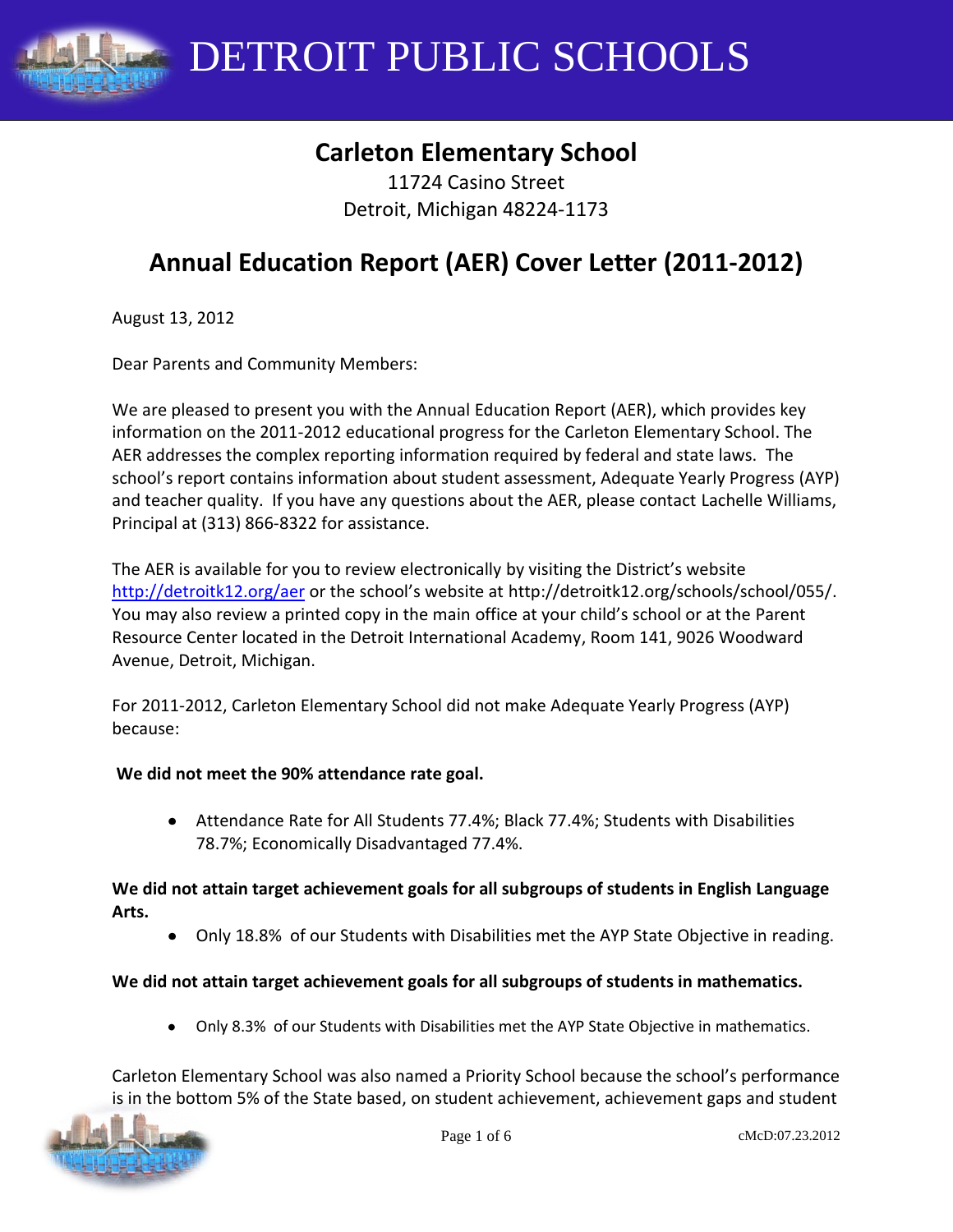growth over time in the tested subjects (mathematics, reading, science, social studies and writing; as appropriate for the school grade levels tested). Information used to rank schools is based on the development of the Top to Bottom list of schools and their performance.

We are actively working to address our AYP issues. In an effort to improve attendance, the Carleton Elementary School learning community will continue to utilize the following strategies:

- 1) focus on students who are getting to school every day and on time with classroom and school-wide incentives;
- 2) utilize the counselor to focus on students with chronic attendance problems and address them individually (such as, rewarding students for getting to school every day with Carleton bucks/incentives, investigating situations involving transportation, clothing etc.).

To address the population of Students with Disabilities – and all at-risk students, the learning community will:

- 1) identify deficit areas as measured by the MEAP assessment across all grade levels;
- 2) develop and administer common assessments as pre/post tests instruction will be differentiated and adjusted using the data; implement professional development in the areas of using data more effectively to address learning needs and utilizing interventions already provided with the core programs more effectively;
- 3) re-allocate instructional and non-instructional resources to work with students more intensely;
- 4) identify students that are within 15 points of the respective cut scores and provide them with additional instruction (usually two (2) to three (3) questions from proficiency).

## **Parent Involvement**

Parents can be more involved by making sure that their children read daily, read all communications that come home, and commit to making sure homework is monitored and returned consistently. Parent workshops will be provided monthly to provide parents with strategies and suggestions on how to support learning at home. The parent resource room

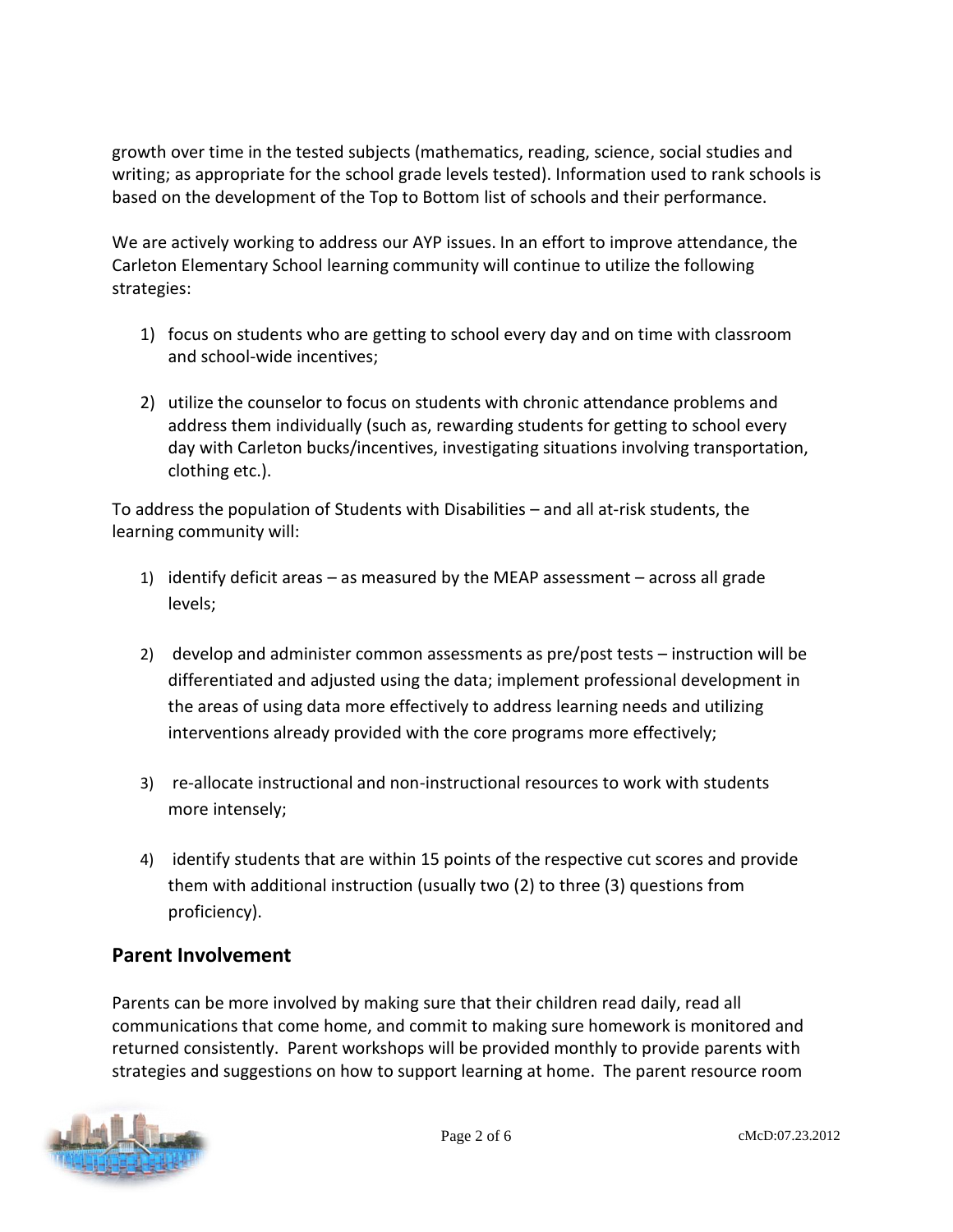will be available to assist the parents with using technology, including Parent Connection. As part of the Carleton Elementary School learning community, parents also can become more involved on committees and the school improvement team.

State law requires that we also report additional information.

## **Process for Assigning Pupils to the School**

During the 2011-2012 school year, Detroit Public Schools implemented the "Open Enrollment Initiative." This initiative allows students to elect to attend any Detroit Public School without being required to live within the boundary for that school. The "Open Enrollment Initiative" does not apply to the Examination High Schools, or Application Schools. Parents may enroll their child(ren) in the school of their interest as long as the school has not reached capacity for their particular grade. Enrollment preference is given to students who live within the boundary of a school. It should also be noted that transportation will not be provided for students who select a school outside of the boundary of their home school. "Open Enrollment Initiative" resources can be found on our web-site at:

http://detroitk12.org/resources/prospective\_students/

### **School Improvement Status**

| Year      | <b>School Improvement Status</b> |  |
|-----------|----------------------------------|--|
| 2011-2012 | Priority ~ AYP Not Met           |  |
| 2010-2011 | AYP Not Met ~ Corrective Action  |  |

# *Detroit Public Schools' Core Curriculum:*

Consistent with the Detroit Public Schools Academic Plan for 2012-2013**,** there are aggressive plans to accelerate the rate of student achievement and to ensure that students graduate with the academic and social skills necessary for success in college and the workplace.

## **Specific curriculum actions are based on the District's five (5) pillars of student achievement:**

- I. Talent management,
- II. High quality teaching and learning,
- III. Rigorous, transparent and continuous improvement cycle,
- IV. Customer service approach to community and each other, and
- V. A secure, inclusive and dynamic culture.

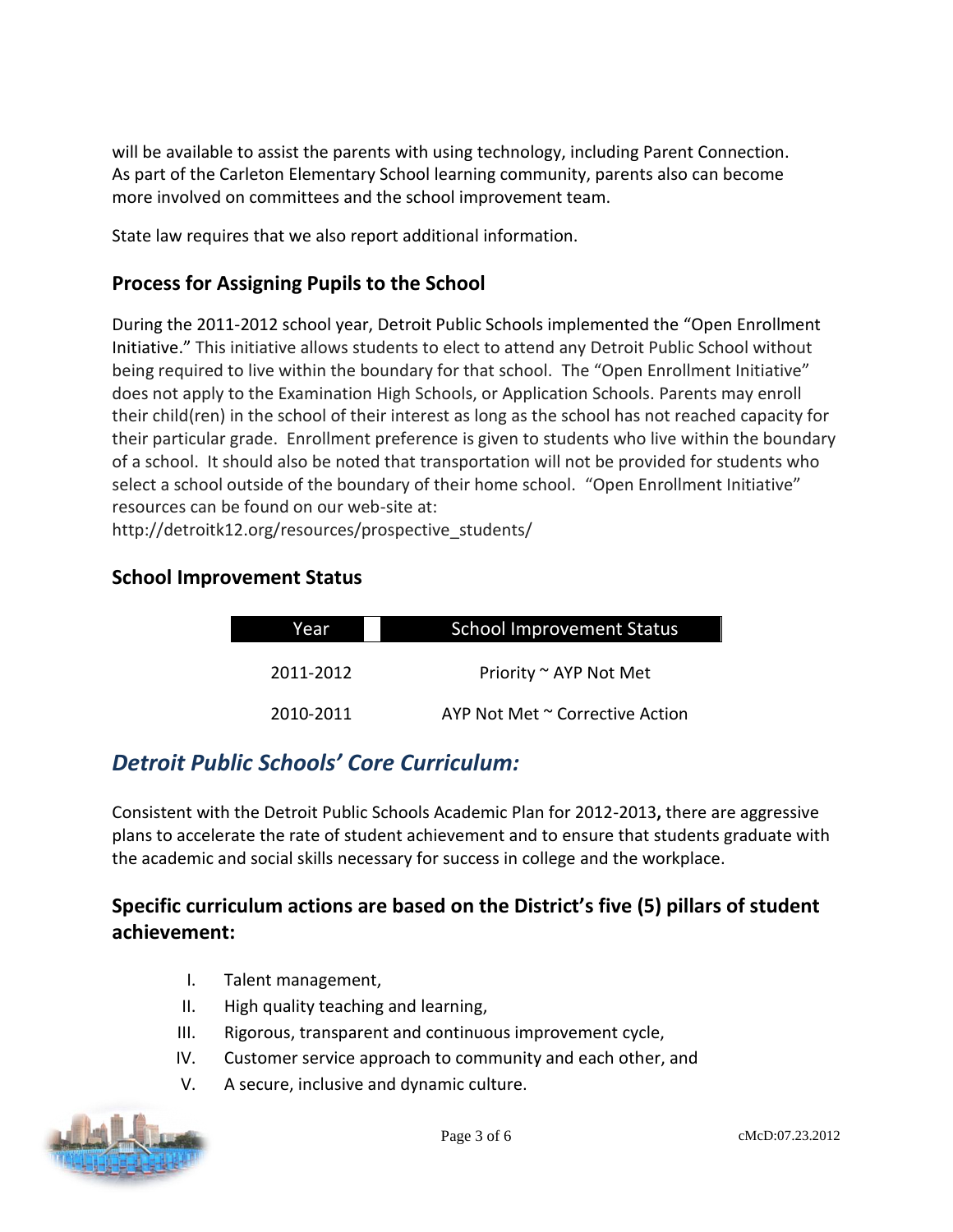An Executive Summary of the 2012-2013 Academic Action Plan, is available online at [http://detroitk12.org/content/wp-content/uploads/2012/05/FINALAcademicPlanExecutive-](http://detroitk12.org/content/wp-content/uploads/2012/05/FINALAcademicPlanExecutive-Summary_2012.pdf)[Summary\\_2012.pdf](http://detroitk12.org/content/wp-content/uploads/2012/05/FINALAcademicPlanExecutive-Summary_2012.pdf)

#### **Access to the Core Curriculum**

The instructional strategies and grade level expectations are aligned to the State standards and the NAEP. This represents the core curriculum, which is supported by the texts, materials, computer software and other school level resources used daily in the classrooms. All of the professional development activities are aligned to the core curriculum. The implementation is a process delineated in the District Plan. This plan serves as the framework for each school's academic achievement plan.

The frequent monitoring of the implementation of these plans are conducted by the school diagnostic visits, review of the benchmark assessments, use of the teacher evaluation tool and adherence to the pacing calendar.

The variances from the State plan can be found in the grade level expectations, which are also aligned to the higher standards of NAEP.

A Summer Parent University is offered with classes to increase parenting skills, early childhood literacy, adult literacy and GED. During the school year, the Regional Parent Resource Center is a vehicle for parents and other community members to participate in regular and on-going informational and participatory sessions focused on curriculum and instruction. Learning Village (an online instructional management system), Web updates and semi-annual progress reports are also a means to disseminate information to parents and the community.

Detroit Public Schools Core Curriculum is currently under revision. Pacing Charts and Curriculum guides will be posted to the Division of Teaching and Learning under the Leadership page of our web-site in the near future.

#### **Parent Engagement**

- $\div$  Use the technology portal for parents to view daily lessons and to communicate with teachers.
- $\cdot \cdot$  Implement and follow through with the parent contracts.
- $\clubsuit$  Use the Parent Resource Center to engage parents in innovative workshops and sessions that are practical and will result in parent support to students at home.

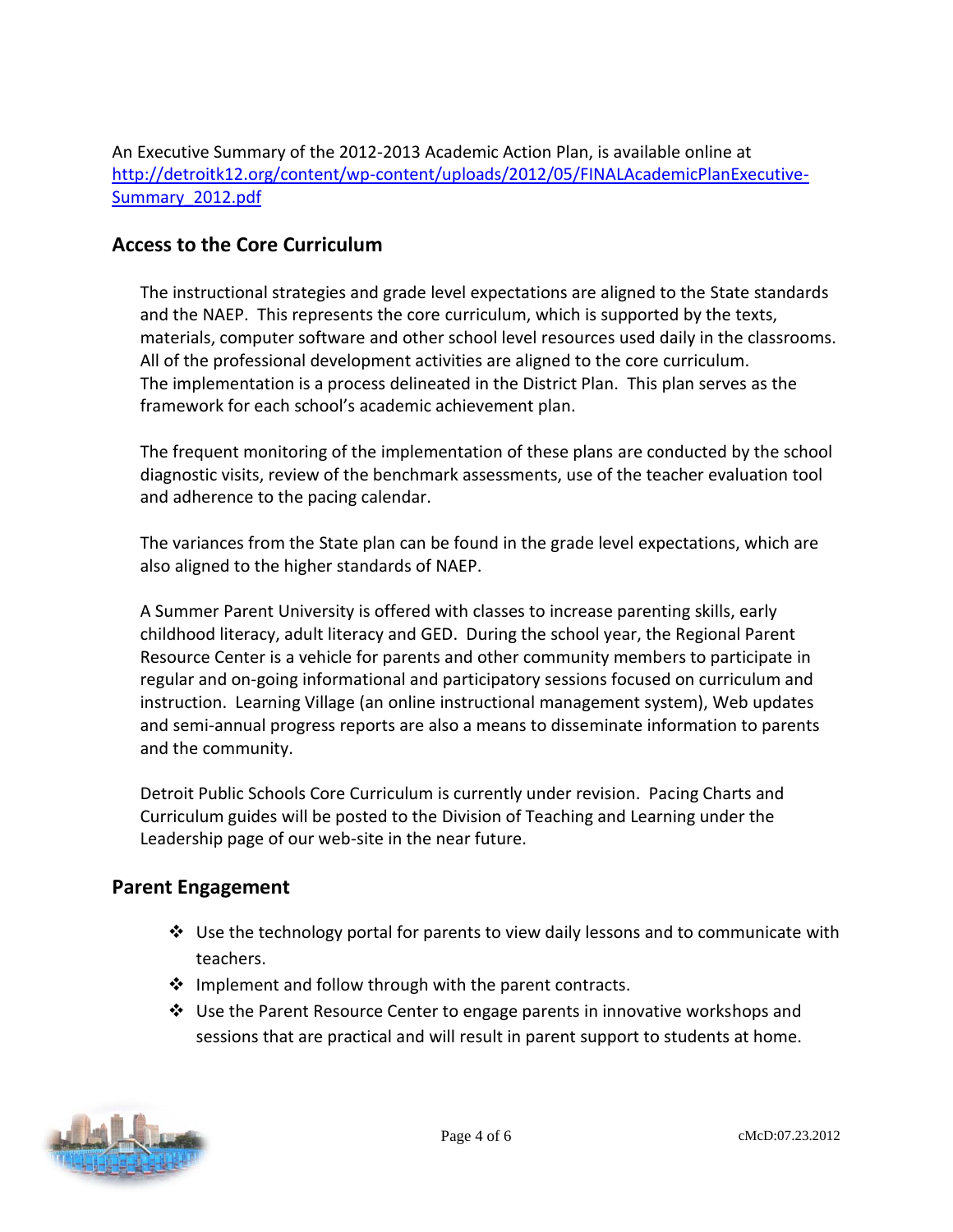### **Student Achievement Results**

Aggregate Student Achievement Results and Detroit Public Schools Quarterly Benchmark Assessment in Reading and Mathematics for Carleton Elementary School can be found on the Detroit Public Schools' web-page at the Research, Evaluation and Assessment site at [http://detroitk12.org/data/rea/.](http://detroitk12.org/data/rea/) The following reports are available:

- District Profile Report
- Combined School Profile Reports
- Individual School Profile Reports
- Adequate Yearly Progress (AYP) Reports
- Annual Education Report

### **Parent-Teacher Conferences (Interactions):**

| <b>School Year</b> | <b>Total Parent</b><br>Interactions | Percent |
|--------------------|-------------------------------------|---------|
| 2011-2012          | 275                                 | 28.7%   |
| 2010-2011          |                                     |         |
| (Corrected)        | 116                                 | 10.5%   |

The Detroit Public Schools' Office of Research, Evaluation, Assessment and Accountability has developed a data collection system which has enabled the District to comply with the Annual Education Report criteria of identifying the number and percent of students represented by parents at Parent-Teacher Conferences.

- 1.0 Data from the PTC Forms represent "parent interactions" with teachers, per school, per card-marking.
- 2.0 Parent Interaction Definition: During Parent Teacher Conferences (and in some instances school open houses) Schools/Teachers are advised to have each parent participant provide a parent signature—a parent may not sign for a student if they did not talk about that student.
- 3.0 Several DPS schools had a very high percentage of reported parent interactions. This may be due to a number of reasons. In at least seven (7) instances, the calculated percentages are in excess of 100%. In each instance, each of these seven (7) schools is an elementary school or a Foundation for Early Learners School with a large parent turnout at each of the required conferences. If during each conference, one (1) parent with two (2) students enrolled in the school visited three (3) teachers for